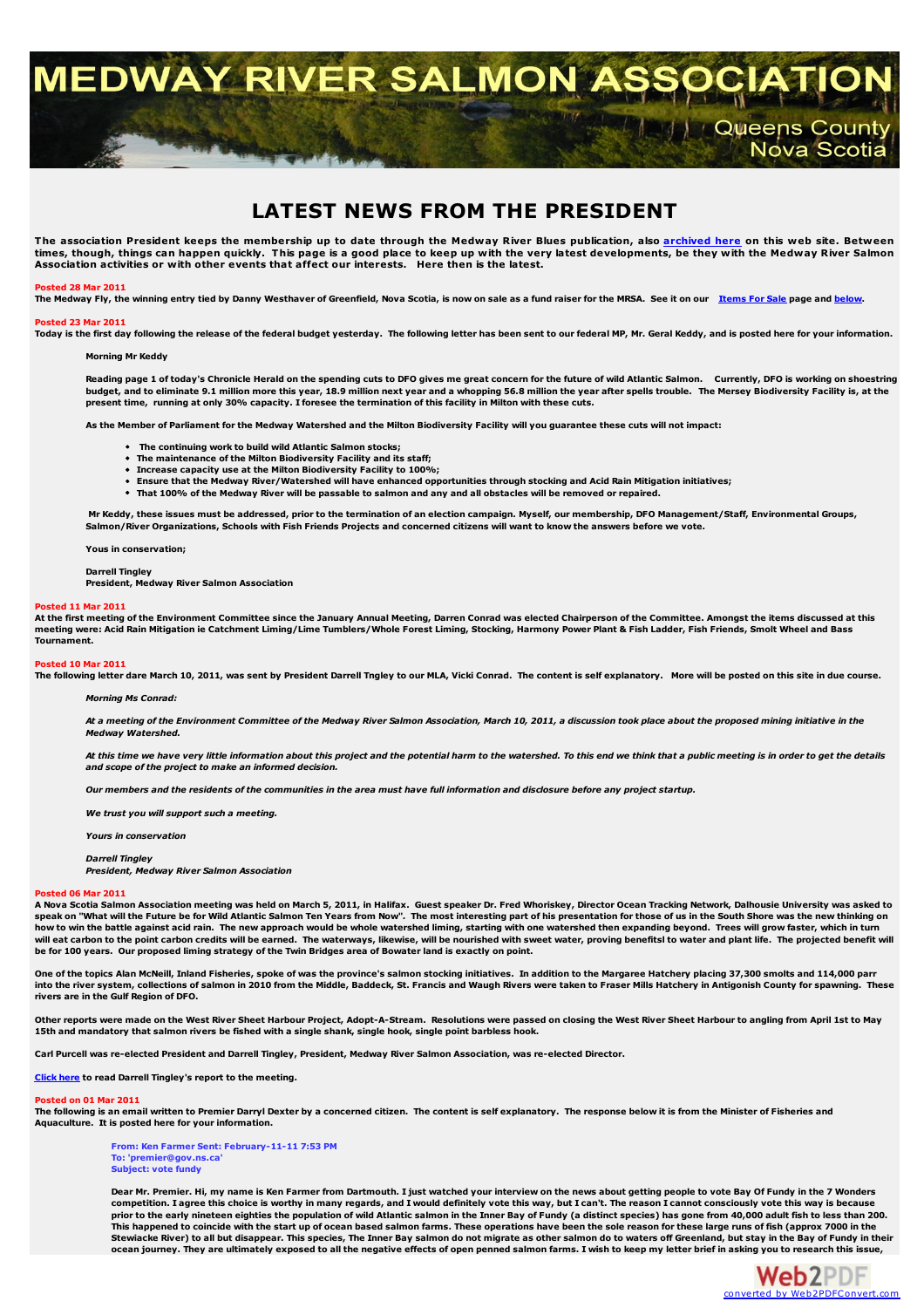look at mandating land-based operations and show leadership in creating a more environmentally sustainable atmosphere. This is not just a local problem, but is one being addressed worldwide. I believe your government is committed to the environment, as well as the other important business of the day. I am a fan of the Bay of Fundy, but only with the Inner Bay salmon. Our rivers are clean and will support the historical levels mentioned. Please respond. Thanks Ken

**From: Hon. Sterling W (DFA) Belliveau [mailto:MIN\_DFA@gov.ns.ca] Sent: March-01-11 2:11 PM To: Ken farmer Subject: Our Reference F123/021411007**

### **Dear Mr. Farmer:**

Thank you for your recent e-mail, addressed to the Honourable Darrell Dexter, regarding the aquaculture of Atlantic salmon in the Bay of Fundy. As Minister of Fisheries **and Aquaculture, the Premier has asked that I respond to you on his behalf.**

I certainly share your concern for the environment, the Bay of Fundy and Inner Bay of Fundy salmon. Challenges with survivability at sea, for which there are many potential causes, continues to be the major factor impacting the health of Atlantic salmon stocks. Applications for marine-based aquaculture operations receive extensive scrutiny from technical staff in my department and from those in numerous other agencies including Fisheries and Oceans Canada, Transport Canada and **Environment Canada.**

Government is committed to the development of a sustainable aquaculture industry; one that creates wealth in communities while respecting the environment and sharing our coastal resources. A site is only approved when, as Minister, I am assured and convinced that doing so will not cause an unacceptable impact to the benthic sharing our coastal resources. A site is only approved **environment or to the broader environment. Again, thank you for writing to us on this issue.**

**Yours sincerely, Original Signed By: Sterling W.W. Belliveau c. Honourable D. Dexter, Premier**

#### **Posted on 22 Feb 2011**

On Friday February 18, 2011 the Environment Committee, in conjunction with staff of the McGowan Lake Fish Hatchery, placed 20,000 trout eggs in the Incubation Box at the Old **Charleston Fish Hatchery.**

# **Fish Friends comes to Mill Village:**

At a bout the same time on the same day. MRSA representatives attended the Mill Village Consolidated School where, as part of the Fish Friends project, a quantity of salmon eggs were placed in a specially assigned aquarium there to hatch at a later date, all under the care of the children. A subsequent article appeared in the Queens County Advance and can be read<br>by clicking here. Here are some additio **by clicking [here](http://medwayriversalmonassociation.org/news/Advance22Feb2011.pdf). Here are some additional photos taken at the event.**



**LewisHinks, ASF Nova Scotia Director of Operations, shows studentsof the Mill Village Elementary School trout eggs for the Fish FriendsProgram at the school.**





**Three generations of the Dobson family are involved with the project. From left are Joy Melanson, grandson Riley Melanson who is part of the Grade 2 class, and Harold Dobson who donated \$1000 to bring the equipment to house the eggs.**

## **Posted on 17 Feb 2011**

**The following letter, dated February 8, 2011, was mailed to members and is posted here for information. Budget details referred to within the letter are pending. February 8, 2011**

**Re: Land Based Liming Initiative**

Abitibi-Bowater and Medway River Salmon Association have reached an agreement in principle to carry out a land based liming project on 20.4 hectares of land at Twin Bridges, Annapolis County. The land is below the headwaters of the Medway River at Alma Lake and part of the land (4 hectares) is at the confluence of the East and West Branches of the Medway River. The remaining 16.4 hectares are on the south/west side of the West Branch. Twin Bridges is just above Bowater's Base Camp.

**The project will consist of the following steps:**

> Abitibi-Bowater will circle cut the 20.4 hectares of land, phase one of which is complete. At the end of 100 years the land will have five 20 year growth cycles. The land will be **accessible by small vehicle for liming purposes. The liming will start spring 2011.**

The recommended dosage of lime per hectare is ten ton. The recommended lime for land based spreading is pelletized and is available from Mosher Limestone Company in Upper Musquodoboit. The lime will be transported to a cental site and then dispersed by Abitibi- Bowater to work areas throughout the site(s). Members of the MRSA Environment<br>Committee, and others, will spread the limestone by m

**> The projected benefits to the soil and water limed is a period of 25 years.**

> Mersey Tobeatic research Institute will pre measure the soil and water for pH. Soil and tree growth, as well as, water quality will be measured on an ongoing basis thereafter. The **results will be shared with Forestry, Environmental, Government and Fishing Associations/Organizations.**

Attached, is the budget for the project, and we ask you to partner with us to make this novel liming experiment a success.

# **Yours in Conservation, Darrell Tingley President, Medway River Salmon Association**

# **Posted on 11 Feb 2011**

Cormorants are beautiful birds, but they decimate smolt populations in rivers. Photos of the contents of one cormorant from Oneida Lake . WI.

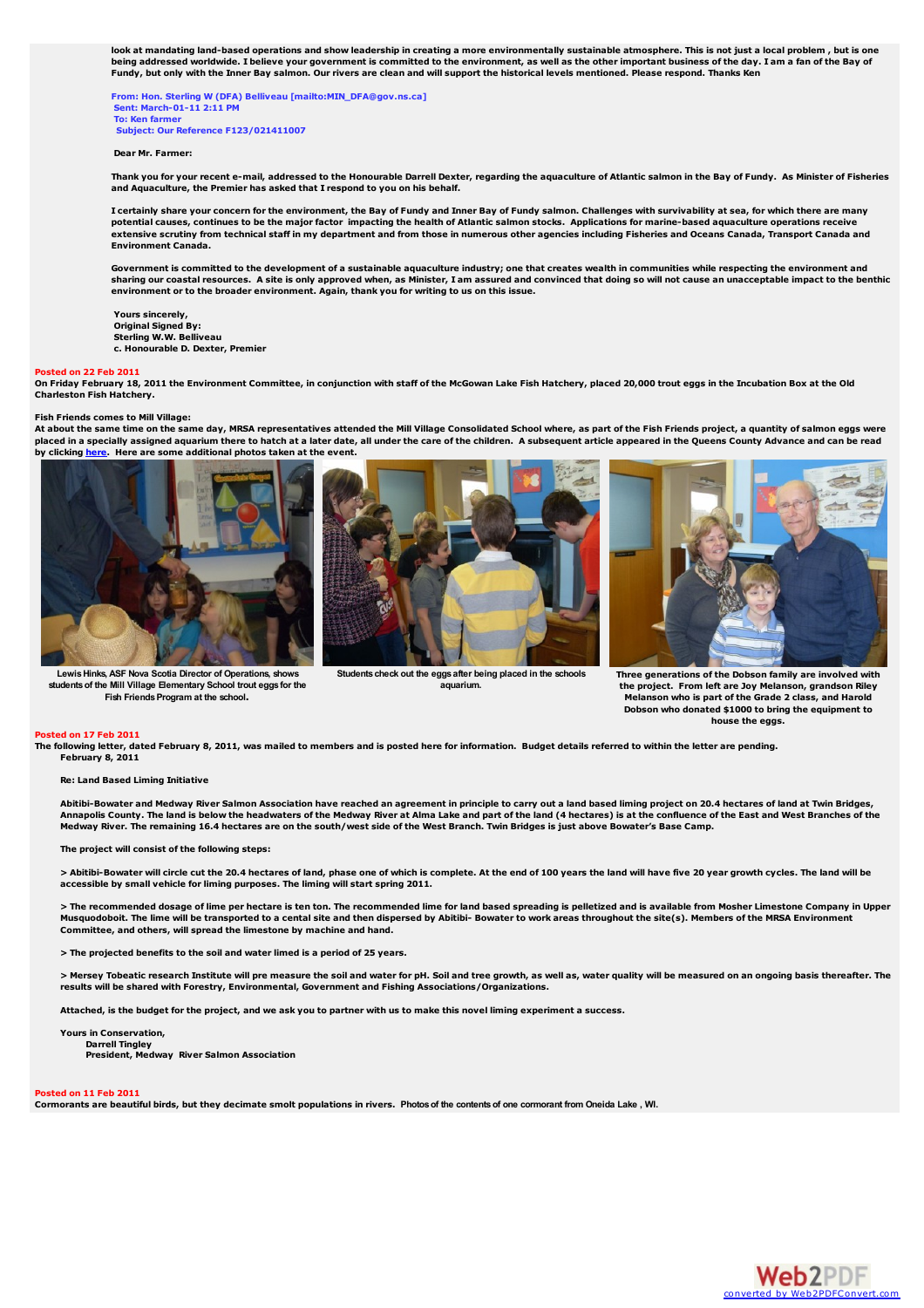

# **Posted on 10 Feb 2011**

There was an excellent opinion article in the Halifax Chronicle Herald today. Written by Jim Gourlay, a past president of the Nova Scotia Salmon Association, it is entitled Aquaculture **versus wild salmon: an inconvenient truth. Linked [here](http://thechronicleherald.ca/Letters/1226976.html), the link will expire soon.**

## **Posted on 10 Feb 2011**



**On Monday, February 7, 2011, 300 "eyed" trout eggs were taken from the McGowan Lake Fish Hatchery to the Greenfield Elementary School for the school aquarium. This is the the 2nd year for the Fish Friends Project and is a co-operative arrangement between the school, ASF and the MRSA.**



**Marsha Freeman, Vice Principal, releases the eggs into the aquarium.**

# <span id="page-2-0"></span>**Posted on 06 Feb 2011**

**Medway Fly Contest Winner Announced:**



**The winning entry (above) in the Medway River Salmon Association "Medway Fly Contest" was designed and tied by Danny Westhaver of Greenfield, N.S. The "Medway Fly" will be used in promotional and fund**raising activities for the Association. Duplicates of the winning fly will be<br>available for sale at the 1st Annual Dinner/Auction on April 16, 2011, in **Liverpool.**



**The "runner up" in the contest was an entry from Carl "Legend" Cyr designed by Cyr of Campbellton, N.B.and tied at George's in Campbellton.**



**3rd place goes to Danny Westhaver of Greenfield.**

The judges for the contest were George Ferguson, Vice President, Nova Scotia Salmon Association, John Hart, President, Margaree Salmon Association and Larry Shortt Sackville Rivers and "Fishing Fever" in Halifax. Many thanks for all those who participated in the contest. Others receiving votes in the contest were sent in By Billy and Larry Stevens of Port Medway, **N.S. Special thanks to Mike Noddin, Lunenburg Framing, for the great photography.**

## **Posted on 04 Feb 2011**

A cheque in the amount of \$580.00 has been received from the Atlantic Salmon Federation for our share of the ASF Raffle Tickets sold. In addition, we have received a Sage "Flight" Fly Rod and a Sage 1880 Fly Reel, for selling the 3rd most tickets by a group/association. The rod & reel will be "live auctioned" at the 1st Annual Dinner/Auction of the MRSA on April 16th at the Liverpool Fire Hall. Tickets are available from Cindy Nauss at 677-2150 or cindynauss@eastlink.ca. Only 100 tickets are available so order early so you won't be disappointed. Tickets are only \$25.00 each. The winner of the Medway Fly contest was Danny Westhaver of Greenfield. Runner up was Carl "Legend" Cyr of Campbellton, N.B. The judges for the winning entry were George Ferguson, NSSA, VP, John Hart, President, Margaree Salmon Association, and Larry Shortt, Sackville Rivers. The 2011 recruitment campaign and project<br>donations are going well. Over 65 members have .<br>Ins are going well. Over 65 members have renewed their membership and donations from \$10.00 to \$400.00 have been received. If you haven't renewed your membership or **sent a donation please do so as many liming projects are scheduled for this year.**

#### **Posted on 30 Jan 2011**

In the Sunday January 30, 2011, edition of the Halifax Chronicle Herald, two articles appeared about coastal fish farming and invasive species. The links will shortly expire but the stories **can currently be accessed through: [Watershed](http://thechronicleherald.ca/TheNovaScotian/1224846.html) Invaders; and Keep [Salmon](http://thechronicleherald.ca/TheNovaScotian/1224922.html) Farms Out Of The Ocean.**

## **Posted on 26 Jan 2011**

This year's 2011 Annual General meeting was held on January 25, 2011, at the Mill Village Fire Hall. [Click](http://medwayriversalmonassociation.org/agm/jan2011agm.html) here for pictures and details.

# **Posted on 14 Jan 2011:**

Between December 20-26, 2010, 138,000 juvenile farmed atlantic salmon escaped from an aquaculture pen operation near White Head Island, N.B., at the mouth of the Bay of Fundy. Bill Taylor, President, ASF, said the best solution to the problem of escapes would be to locate salmon farms on land. This would also eliminate the spread of sea lice and disease **to wild salmon. <http://thechronicleherald.ca/Business/1220777.html> Darrell**

**Posted 03 Jan 2011:**

**To All Members & Former Members:**

Re: Membership - Medway River Salmon AssociationAs we enter 2011 it is more important than ever that we have a large and active membership. The challenges facing our Association